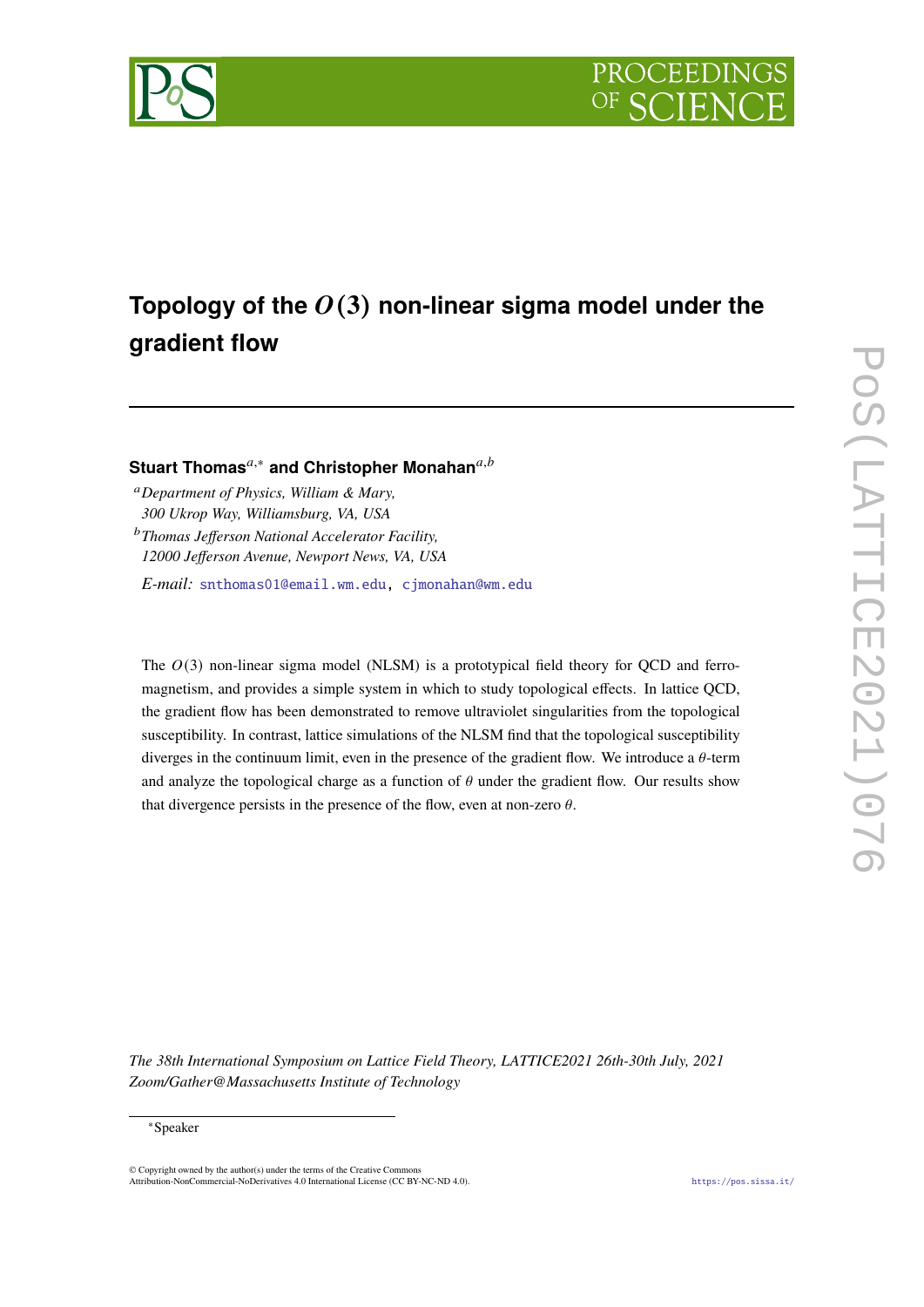# **1. Introduction**

Spin models provide a framework for understanding the physics of strongly-coupled systems, from solid state and condensed matter systems to nuclear and particle physics. The non-linear sigma model (NLSM), in particular, has provided a rich arena in which to study nonperturbative effects. In solid-state systems, this model describes Heisenberg ferromagnets [\[1\]](#page-7-0) and in nuclear physics, it acts as a prototype for quantum chromodynamics (QCD), the gauge theory of the strong nuclear force. In general, the NLSM shares key features with non-Abelian gauge theories such as QCD, including a mass gap and asymptotic freedom [\[2\]](#page-7-1), and has proved a useful model for exploring the effect of these properties in simple systems.

We consider the  $O(3)$  NLSM in 1+1 dimensions (one dimension of space, one dimension of time). This theory may exhibit topological effects, such as *instantons*, which are classical field solutions at local minima of the action in Euclidean space. These topologically protected solutions cannot evolve into the vacuum state via local fluctuations. This property has become critically important to understanding several applications of quantum field theories in cosmology and high energy physics, such as the existence of magnetic monopoles [\[3\]](#page-7-2) and the mass of the  $\eta'$ Goldstone boson [\[4,](#page-7-3) [5\]](#page-7-4). Additionally, topological stability may become a key tool for fault-tolerant quantum computers [\[6\]](#page-7-5). In these devices, topology protects the delicate quantum states necessary for information processing.

The protection of topological instantons in the 1+1  $O(3)$  NLSM relies on a vanishing topo-logical susceptibility. However, the convergence properties of this quantity are still unclear [\[7,](#page-7-6) [8\]](#page-8-0). Analytical arguments suggest the topological susceptibility should approach zero in the continuum limit [\[9\]](#page-8-1), but numerical results on the lattice, summarized in [\[7\]](#page-7-6), indicate a logarithmic divergence and support the semi-classical picture of small-size instantons generating the divergence. Similar, but ultimately inconclusive, results were found for the equivalent CP<sup>1</sup> model in the presence of an alternative smoothing procedure, "cooling", in [\[8\]](#page-8-0). To elucidate this apparent contradiction, we apply the gradient flow, a local smearing of operators which preserves gauge invariance. In quantum chromodynamics, this technique has corroborated a previous analytical result [\[10\]](#page-8-2) by removing ultraviolet divergences on the lattice [\[11\]](#page-8-3). This success has motivated the gradient flow to as a tool to define the continuum limit of the topological susceptibility in the  $1+1 O(3)$  NLSM. Despite this intuition, recent studies demonstrate that the topological susceptibility still diverges in the continuum limit in the presence of the ultraviolet smearing procedures [\[7,](#page-7-6) [8\]](#page-8-0).

We also study a second perspective on the topological susceptibility arising from the introduction of a  $\theta$ -term into the field Lagrangian. This term drives the vacuum state into a topological phase [\[12\]](#page-8-4), and the resulting theory may exhibit confining, walking, and conformal behaviors at different values of  $\theta$  [\[13\]](#page-8-5). Differentiating the partition function with respect to  $\theta$  yields a value proportional to the topological susceptibility. The effect of nonzero  $\theta$  on the theory therefore should reflect the divergence of the susceptibility in the continuum limit. In this work we verify the divergence of the topological susceptibility and develop a clearer picture of how the  $\theta$ -term affects the topology of the  $1+1$   $O(3)$  NLSM.

To study the topological qualities of the NLSM numerically, we first implement a Markov chain Monte Carlo simulation using Metropolis and Wolff cluster [\[14\]](#page-8-6) algorithms. The gradient flow has no exact solution in the NLSM, so we implement a numerical solution using a fourth-order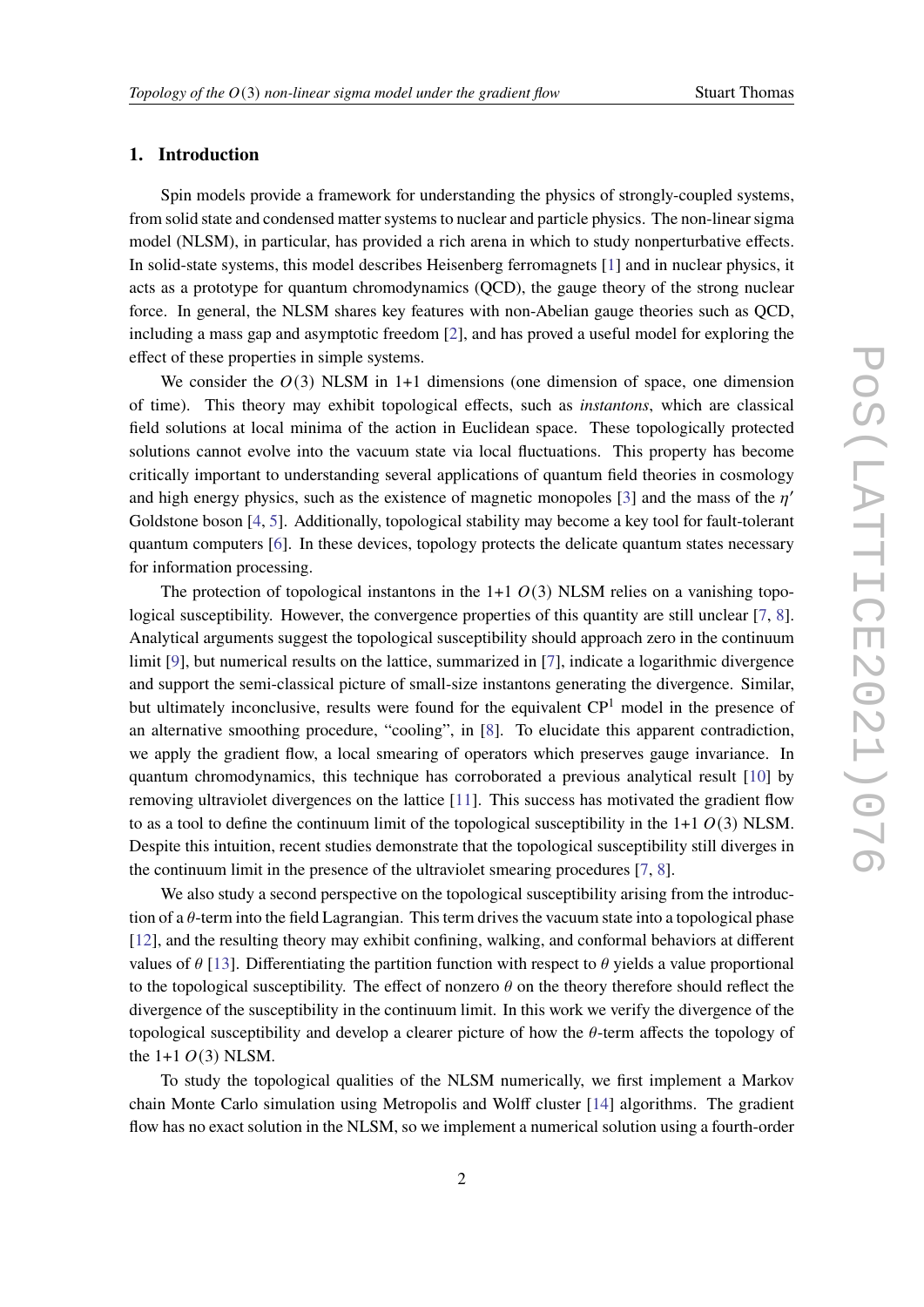<span id="page-2-1"></span>

(a) Visualization of a plaquette  $x^*$ . The dotted line separates the plaquette into two signed areas, used to define the topological charge density  $q(x^*)$ . Arrows represent the order of signed area.



**(b)** The signed area of a triangle in target space.

#### **Figure 1**

Runge-Kutta approximation with automatic step sizing.

## **2. The non-linear sigma model**

We study the  $O(3)$  NLSM in two dimensions, defined by the Euclidean action

$$
S_E = \frac{\beta}{2} \int d^2x \sum_{i=1}^2 (\partial_i \vec{e})^2,
$$

where  $\vec{e}$  is 3-component real vector constrained by  $|\vec{e}| = 1$  and  $\beta$  is the inverse coupling constant. Following [\[9\]](#page-8-1), we define the topological charge density,  $q(x^*)$ , for each plaquette  $x^*$  such that the total topological charge is

$$
Q = \sum_{x^*} q(x^*),\tag{1}
$$

where

<span id="page-2-0"></span>
$$
q(x^*) = \frac{1}{4\pi} \bigg[ A\bigg(\vec{e}(x_1), \vec{e}(x_2), \vec{e}(x_3)\bigg) + A\bigg(\vec{e}(x_1), \vec{e}(x_3), \vec{e}(x_4)\bigg) \bigg].
$$
 (2)

Here,  $\vec{A}$  is the signed area of the triangle in target space. Visually, the three points in each of the two terms in Eq. [2](#page-2-0) form halves of the plaquette, which we represent in Fig. [1a.](#page-2-1) The resultant signed area is represented in Fig. [1b.](#page-2-1) The value A is defined if  $A \neq 0, 2\pi$ , or in other words, as long as the three points on the sphere are distinct and do not form a hemisphere. In numerical calculations, these points can be ignored. Therefore, we impose that the signed area is defined on the smallest spherical triangle, or  $-2\pi < A < 2\pi$ .

From the definition of  $O$ , we define the topological susceptibility as

$$
\chi_t \equiv \frac{1}{L^2} \Big( \langle Q^2 \rangle - \langle Q \rangle^2 \Big). \tag{3}
$$

Since  $\langle Q \rangle = 0$  in the NLSM, this quantity becomes

$$
\chi_t = \frac{1}{L^2} \sum_{x^*} \langle q(x^*) q(0) \rangle, \tag{4}
$$

where we have assumed periodic boundary conditions. In the continuum limit, the topological susceptibility diverges owing solely to the  $x^* = 0$  term [\[7\]](#page-7-6), a divergence that also exists in QCD [\[11\]](#page-8-3). In the semiclassical approximation, this divergence arises from small-size instantons [\[15\]](#page-8-7).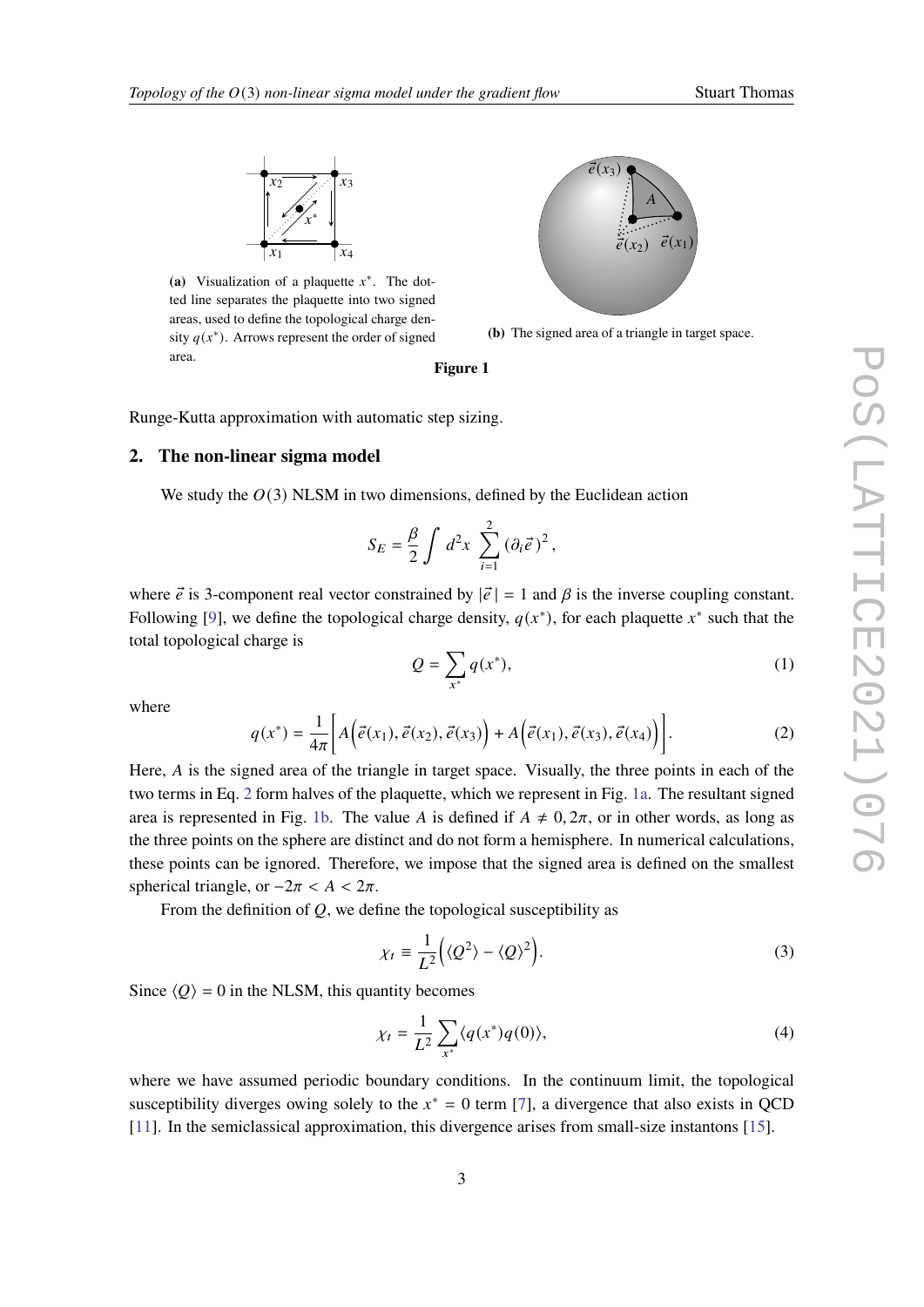As an extension, we can generalize the NLSM to have a nonzero vacuum expectation value for the topological charge ( $\langle Q \rangle \neq 0$ ), manifested by the addition of a " $\theta$ -term":

$$
S[\vec{e}] \to S[\vec{e}] - i\theta Q[\vec{e}].
$$

defining the "nontrivial" NLSM. We find that the topological susceptibility in the trivial case depends on the charge in the nontrival model:

$$
\chi_t \propto \left. \frac{d \operatorname{Im} \langle Q \rangle}{d\theta} \right|_{\theta=0} \tag{5}
$$

This final relation will allow us to probe the behavior of the topological susceptibility in the trivial NLSM by considering the topological charge in the nontrivial theory.

### **3. Gradient flow**

To resolve the ultraviolet divergence in the  $\chi_t$ , we adopt a technique known as "smearing", a local averaging of the field [\[16\]](#page-8-8). Specifically, we use the gradient flow [\[17–](#page-8-9)[21\]](#page-8-10), which introduces a new half-dimension<sup>[1](#page-3-0)</sup> called "flow time". The flow time  $\tau$  parameterizes the smearing such that an evolution in flow time corresponds to suppressing ultraviolet divergences, pushing field configurations toward classical minima of the action.

We can choose any flow time equation that drives the field towards a classical minimum. Following [\[7,](#page-7-6) [22,](#page-8-11) [23\]](#page-8-12), we can define the gradient flow for the NLSM via the differential equation

<span id="page-3-1"></span>
$$
\partial_{\tau}\vec{e}(\tau,x) = \left(1 - \vec{e}(\tau,x)\vec{e}(\tau,x)^{T}\right)\partial^{2}\vec{e}(\tau,x),\tag{6}
$$

which we solve numerically with the boundary condition  $\vec{e}(\tau = 0, x) = \vec{e}(x)$ .

# **4. Numerical implementation**

We implement a numerical Monte Carlo method to study the NLSM in two dimensions using the discretized action

$$
S_{\text{lat}}[\vec{e}] = \sum_{i} \left[ 2 - \sum_{\mu=0}^{2} \vec{e}(x + a\hat{\mu}) \cdot \vec{e}(x) \right]
$$
 (7)

where *a* is a lattice constant and  $\hat{\mu}$  are the Euclidean unit vectors. We generate configurations using the Metropolis [\[24\]](#page-8-13) and Wolff cluster [\[14\]](#page-8-6) algorithms.

We thermalize the configurations with 1000 sweeps, with a cluster update every five sweeps, and illustrate a sample Markov chain in Fig. [2,](#page-4-0) where we plot the action as a function of Metropolis sweeps. We use Wolff's automatic windowing procedure [\[25\]](#page-8-14) to estimate the autocorrelation times for various observables, such as the magnetic susceptibility  $\chi_m$ . We measure observables every 50 sweeps for each simulation.

We apply the gradient flow equation (Eq. [6\)](#page-3-1) replacing the continuous Laplacian operator  $\partial^2$ with a discrete analogue

 $\partial^2 \vec{e}(\tau, x) = \vec{e}(\tau, x + a\hat{t}) + \vec{e}(\tau, x - a\hat{t}) + \vec{e}(\tau, x + a\hat{x}) + \vec{e}(\tau, x - a\hat{x}) - 4\vec{e}(t, x).$ 

<span id="page-3-0"></span><sup>&</sup>lt;sup>1</sup>The term "half-dimension" indicates that the flow time is exclusively positive.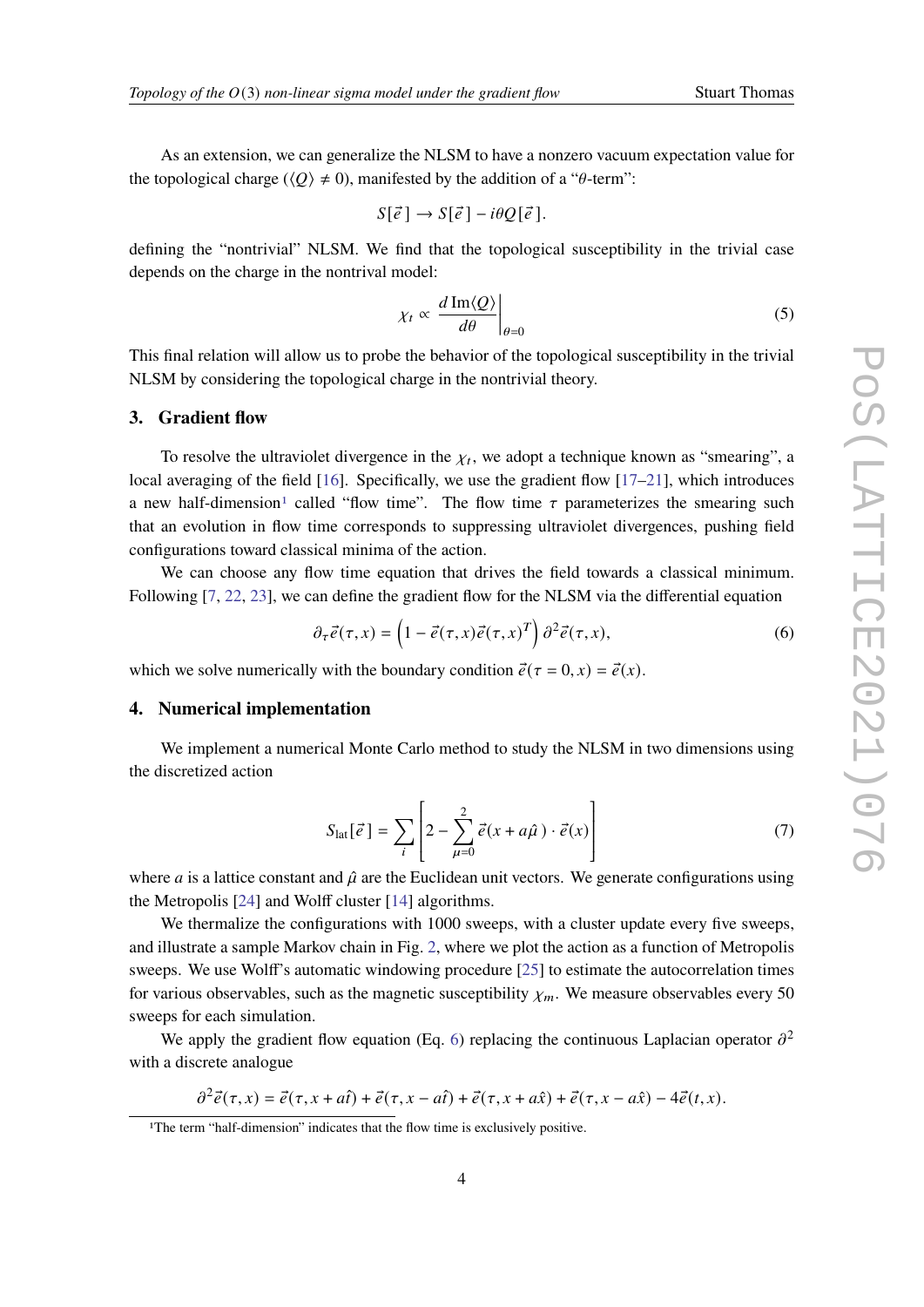<span id="page-4-0"></span>

**Figure 2:** Plots of the action, S, as a function of Monte Carlo time, starting with a random NLSM lattice.

and numerically solving the differential equation using a fourth-order Runga-Kutta approximation. To increase the efficiency of this algorithm, we implement the step-doubling algorithm to adaptively adjust the step size. If the error of a Runge-Kutta step is greater than the tolerance, the same step is repeated with half the step size. Alternatively, if the error is less than half of the tolerance, the step size is doubled for the next calculation. Finally, if the step size is greater than the distance to the next measurement, that distance is used as the step size, using the normal value afterwards. Otherwise, the algorithm proceeds with the consistent step size.

To calculate the error, we compare one lattice  $\vec{e}_1$  produced using a step of size 2h with another lattice  $\vec{e}_2$  produced via two steps of size h. The error  $\Delta$  can be estimated to up the fifth order of h as [\[26\]](#page-8-15)

$$
\Delta = \frac{1}{15} \sqrt{\sum_{x} |\vec{e}_2(x) - \vec{e}_1(x)|}
$$
 (8)

The tolerance used in this work is  $\Delta_{max} = 0.01$ .

## **5. Results**

We check our numerical implementation of the NLSM by comparison to studies of the internal energy and magnetic susceptibility in Refs. [\[9\]](#page-8-1) and [\[7\]](#page-7-6). Following [\[9\]](#page-8-1), we approximate the internal energy in the strong ( $\beta$  < 1) and weak ( $\beta$  > 2) regimes as

<span id="page-4-1"></span>
$$
E \approx \begin{cases} 4 - 4y - 8y^3 - \frac{48}{5}y^5 & \beta < 1\\ \frac{2}{\beta} + \frac{4}{\beta^2} + 0.156\frac{1}{\beta^3} & \beta > 2, \end{cases} \tag{9}
$$

where  $y = \coth \beta - 1/\beta$ . We compare this analytical result and simulated values of  $\chi_m$  with the Monte Carlo simulation in Fig. [3.](#page-5-0) The slight discrepancy between numerical results in the cross-over region provides an estimate of unquantified systematic uncertainties.

We also seek to confirm the results from Bietenholz et al. [\[7\]](#page-7-6). In addition, we show the topological susceptibility  $\chi_t$  diverges in the continuum limit even at finite flow time. Since  $\chi_t$ is in units of inverse distance squared, we multiply by, to achieve a scale-invariant value  $\chi_t \xi_2^2$ .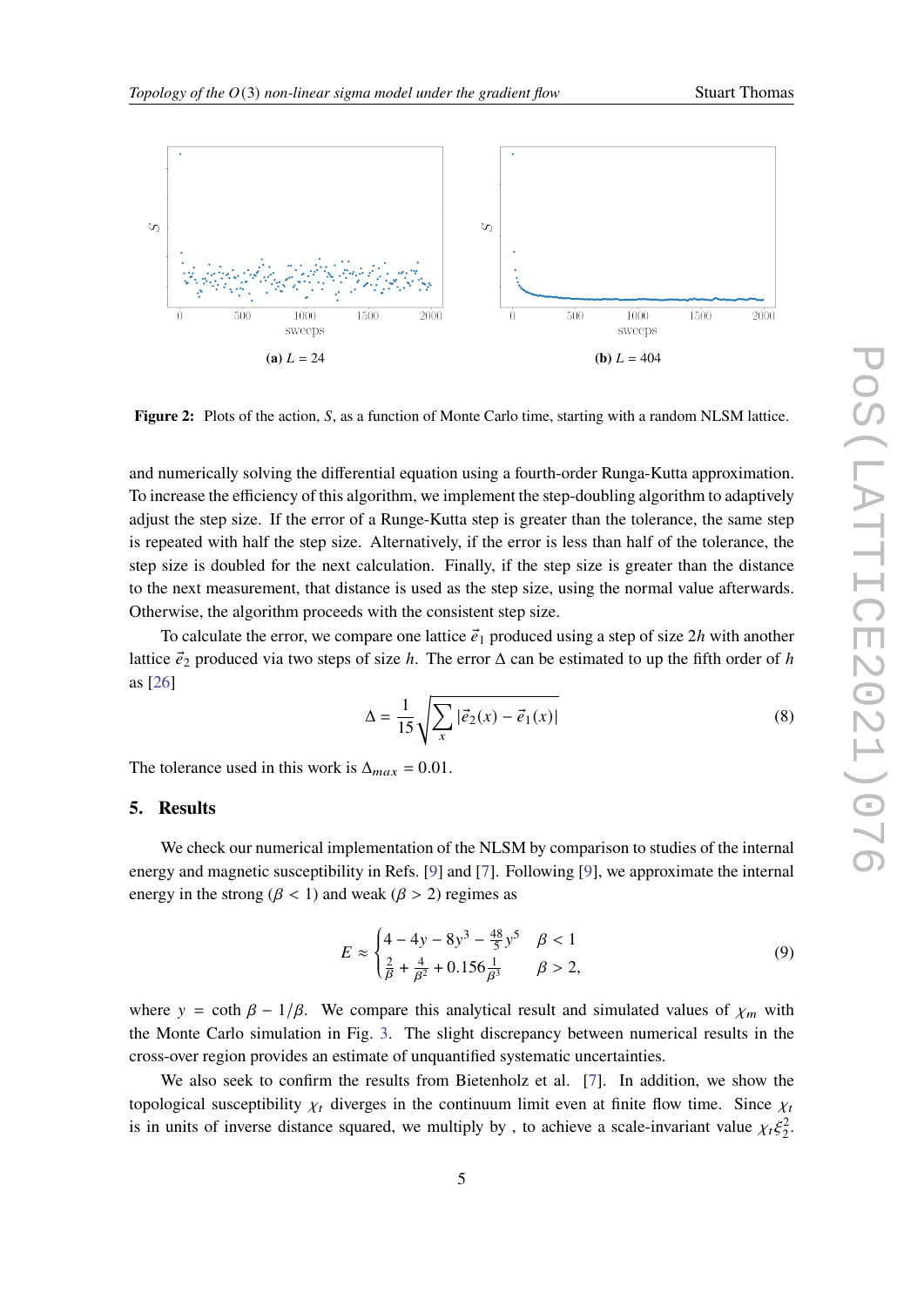<span id="page-5-0"></span>

**Figure 3:** Comparison with [\[9\]](#page-8-1). First panel: internal energy compared with analytic energy (Eq. [9\)](#page-4-1). Second panel: magnetic susceptibility compared with literature values.

Additionally, we use a parameter  $t_0$  to scale the flow time such that  $t_0 \sim L^2$ . In our Monte Carlo simulation, we utilize the same values as [\[7\]](#page-7-6) for  $\xi_2$ ,  $\beta$  and  $t_0$ .

<span id="page-5-1"></span>In Fig. [4](#page-5-1) we plot the dimensionless variable  $\chi_t \xi_2^2$ , where  $\xi_2^2$  is the square of the second moment correlation length, as a function of flow time  $\tau/t_0$ , with  $t_0 \sim L^2$ . Fig. [4](#page-5-1) shows that the flow



**Figure 4:** Dimensionless magnetic susceptibility,  $\chi_t \xi_2^2$ , as a function of flow time  $\tau/t_0$ . Simulation run with 10,000 measurements every 50 sweeps, 1,000 sweep thermalization.

time effectively decreases the topological susceptibility by dampening high-momentum modes. To analyze the divergence of  $\chi_t$  in the continuum limit, we plot  $\chi_t \xi_2^2$  as a function of lattice size L, for  $\tau = 0$  and  $\tau = 5t_0$ , in Fig. [5.](#page-6-0) We fit the data with two fit functions: a log fit

$$
\chi_t \xi_2^2 = a \log(bL + c); \tag{10}
$$

and a power law fit

$$
\chi_t \xi_2^2 = aL^b + c. \tag{11}
$$

We calculate the parameters to these functions using two independent fitting methods, the lsqfit package  $[27]$  and the scipy curve\_fit tool  $[28]$ . We quote results from  $[27]$ . For flow time  $\tau = 5t_0$ , the  $\chi^2 / DOF$  for the logarithmic and power fits are 6.2 and 5.5 respectively, which potentially indicates underestimated systematic uncertainties. Both of these functions diverge as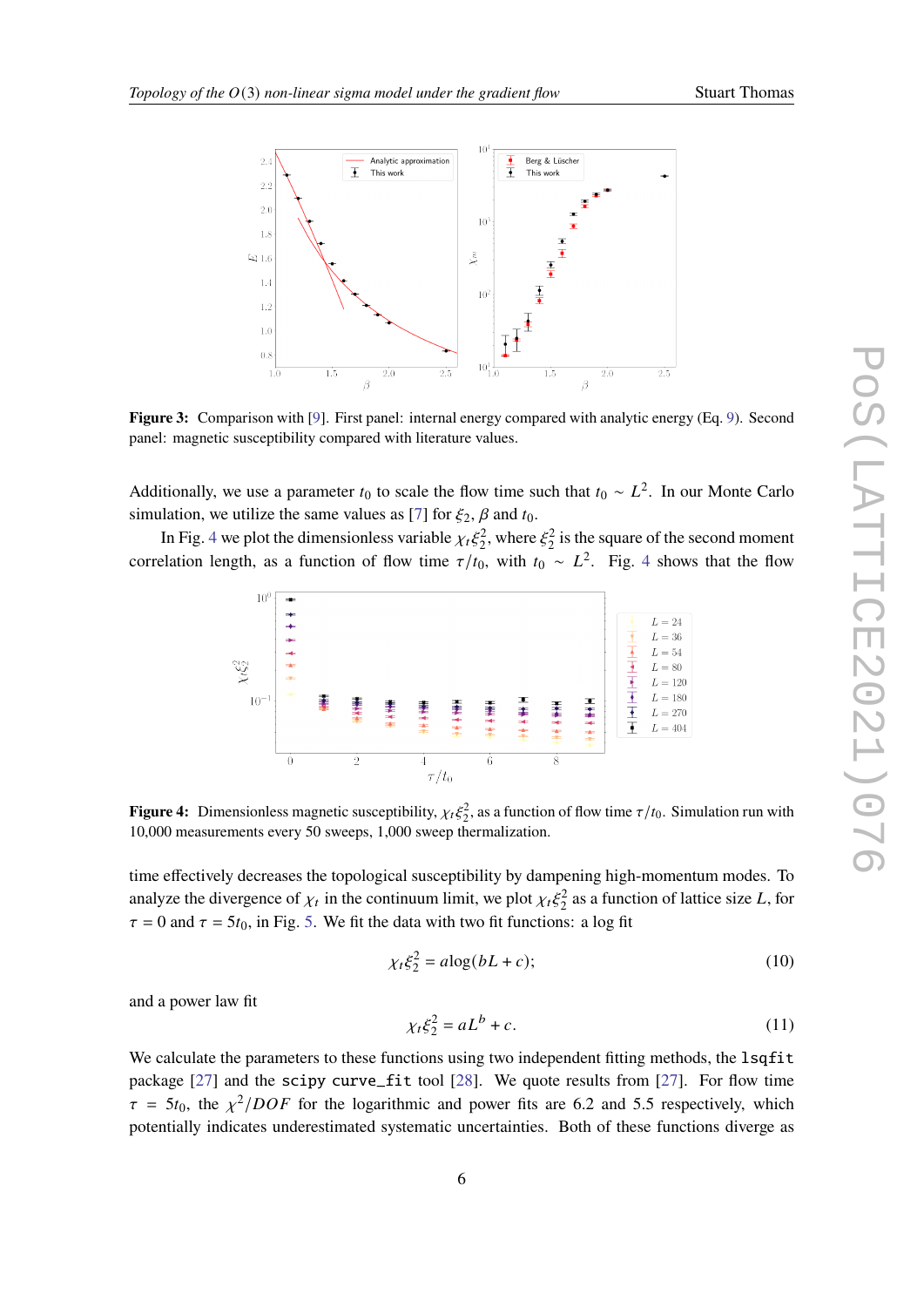

<span id="page-6-0"></span>

**Figure 5:**  $\chi_t \xi_2^2$  as a function of L. We fit the data with both a logarithmic and power fit. Simulation run with 10,000 measurements, once every 50 sweeps, 1,000 sweep thermalization. In the  $\tau = 0$  case, we have compared our result with the curve fit found in [\[7\]](#page-7-6).

 $L \rightarrow \infty$ , indicating that the topological susceptibility also diverges in the continuum limit, in line with the results of [\[7\]](#page-7-6). The origin of the discrepancies between our results and [7] will be studied in future work.

<span id="page-6-1"></span>We calculate the imaginary part of  $\langle O \rangle$  for arbitrary  $\theta$  and plot the results for three values of the flow time  $\tau$  in Fig [6.](#page-6-1) These plots demonstrate the divergence of the continuum limit in the  $\tau = 0$  and



**Figure 6:** Imaginary part of  $\langle Q \rangle$  as a function of  $\theta$ . Simulation run with 10,000 measurements, measurements very 50 sweeps,  $1,000$  sweep thermalization. Note the different scaling of the y-axis.

the flowed regimes. In the  $\tau = 0$  case, the slope increases sharply, reflecting the rapid divergence of  $\chi_t$ . However in the flowed regime, this divergence is much slower, reflecting the decreased values of  $\chi_t$  shown in Fig. [4.](#page-5-1)

# **6. Summary**

The topological behavior of the non-linear sigma model has been a topic of debate for several decades. Berg and Lüscher [\[9\]](#page-8-1) originally highlighted the discrepancy between the renormalization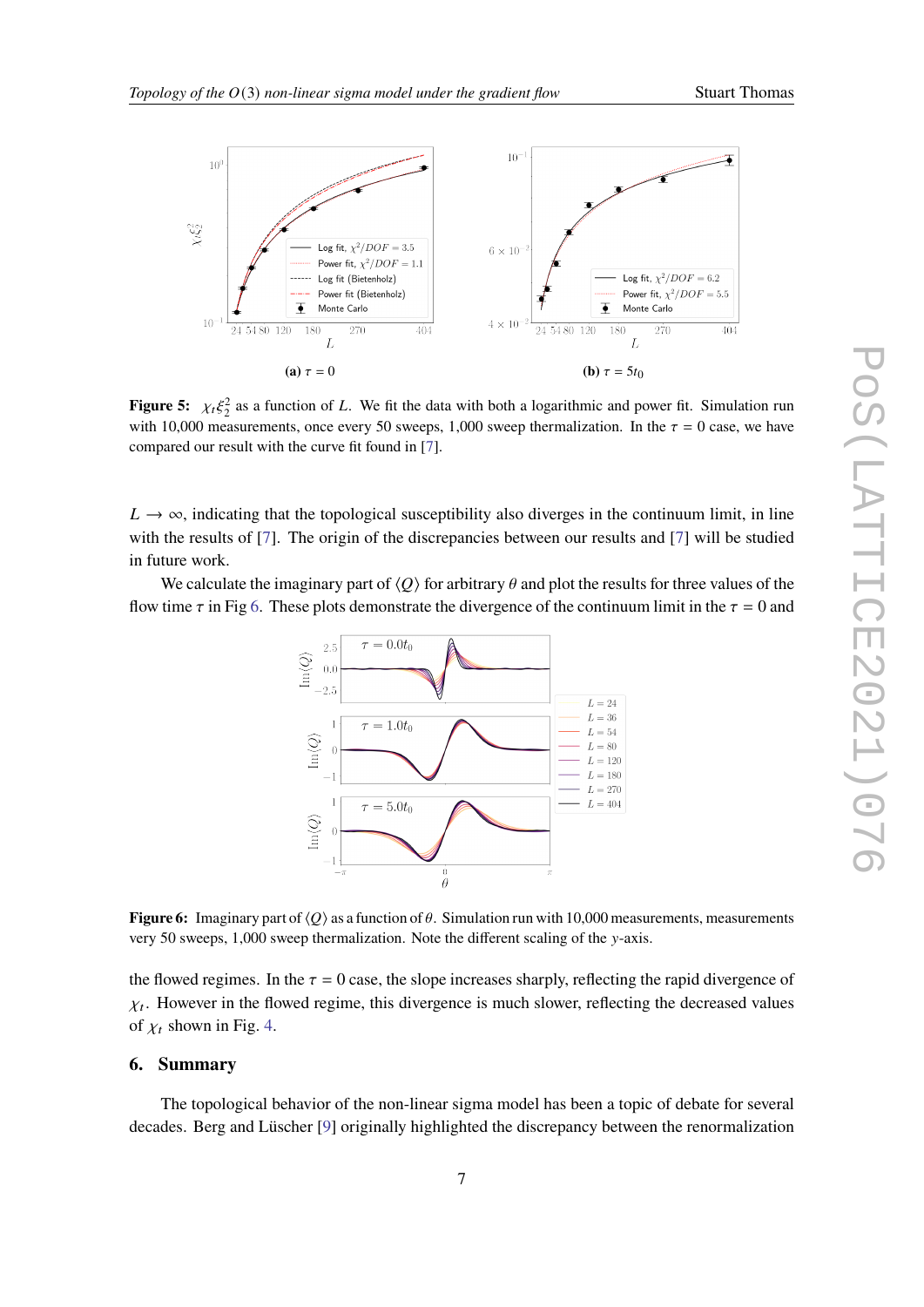group hypothesis, that the topological susceptibility is zero in the continuum limit, and the numerical results of nonperturbative calculations, supported by a semi-classical instanton picture, which indicate that the topological susceptibility is ill-defined in the continuum limit. They suggested three possible causes:

- 1. The definition of the topological charge does not scale to the continuum.
- 2. There are ultraviolet divergences.
- 3. There is no reasonable continuum limit.

Our results at finite gradient flow time, for both  $\theta = 0$  and at non-zero  $\theta$ , support the numerical results of [\[7\]](#page-7-6) at  $\theta = 0$  and indicate the presence of a divergence in the continuum limit. Prereflectively, this may suggest that ultraviolet divergences are not the origin of this divergence, because the flow suppresses ultraviolet fluctuations and introduces no new divergences in the renormalized NLSM [\[29\]](#page-8-18). The story of this divergence is, however, more subtle and is consistent with divergences at finite flow time. The topological susceptibility (and all other even moments of the topological charge) are divergent in the continuum limit, while differences between cumulants of the topological charge are finite [\[13\]](#page-8-5). This indicates that there is a single, nonperturbatively generated divergence that can be removed by introducing a single counter-term in the Lagrangian, proportional to the identity. In the absence of any such counter-term, the NLSM at zero flow time is not completely renormalized, and introducing the flow cannot remove this divergence. One future application of the gradient flow to the study of the topology of the NLSM, could be, however, to define a nonperturbative renormalization scheme for this counter term, and study the corresponding running of its coupling.

# **7. Acknowledgments**

We thank Daniel Nogradi for enlightening discussions on the NLSM at nonzero  $\theta$  during this conference, for drawing our attention to [\[13\]](#page-8-5), and for reading an early version of the manuscript. CJM is supported in part by USDOE grant No. DE-AC05-06OR23177, under which Jefferson Science Associates, LLC, manages and operates Jefferson Lab.

# **References**

- <span id="page-7-0"></span>[1] C. Callan, D. Friedan, E. Martinec and M. Perry, *Strings in background fields*, *[Nucl. Phys. B](https://doi.org/10.1016/0550-3213(85)90506-1)* **262** [593.](https://doi.org/10.1016/0550-3213(85)90506-1)
- <span id="page-7-1"></span>[2] A. Polyakov, *Interaction of goldstone particles in two dimensions. Applications to ferromagnets and massive Yang-Mills fields*, *[Physics Letters B](https://doi.org/10.1016/0370-2693(75)90161-6)* **59** 79.
- <span id="page-7-2"></span>[3] P. Goddard and P. Mansfield, *Topological structures in field theories*, *[Rep. Prog. Phys.](https://doi.org/10.1088/0034-4885/49/7/001)* **49** [725.](https://doi.org/10.1088/0034-4885/49/7/001)
- <span id="page-7-3"></span>[4] E. Witten, *Current algebra theorems for the U(1) "Goldstone boson"*, *[Nucl. Phys. B](https://doi.org/10.1016/0550-3213(79)90031-2)* **156** 269.
- <span id="page-7-4"></span>[5] G. Veneziano, *U(1) without instantons*, *[Nuclear Physics B](https://doi.org/10.1016/0550-3213(79)90332-8)* **159** 213.
- <span id="page-7-5"></span>[6] A.Y. Kitaev, *Quantum computations: Algorithms and error correction*, *[Russ. Math. Surv.](https://doi.org/10.1070/RM1997v052n06ABEH002155)* **52** [1191.](https://doi.org/10.1070/RM1997v052n06ABEH002155)
- <span id="page-7-6"></span>[7] W. Bietenholz, P. de Forcrand, U. Gerber, H. Mejía-Díaz and I.O. Sandoval, *Topological Susceptibility of the 2d O(3) Model under Gradient Flow*, *[Phys. Rev. D](https://doi.org/10.1103/PhysRevD.98.114501)* **98** 114501.